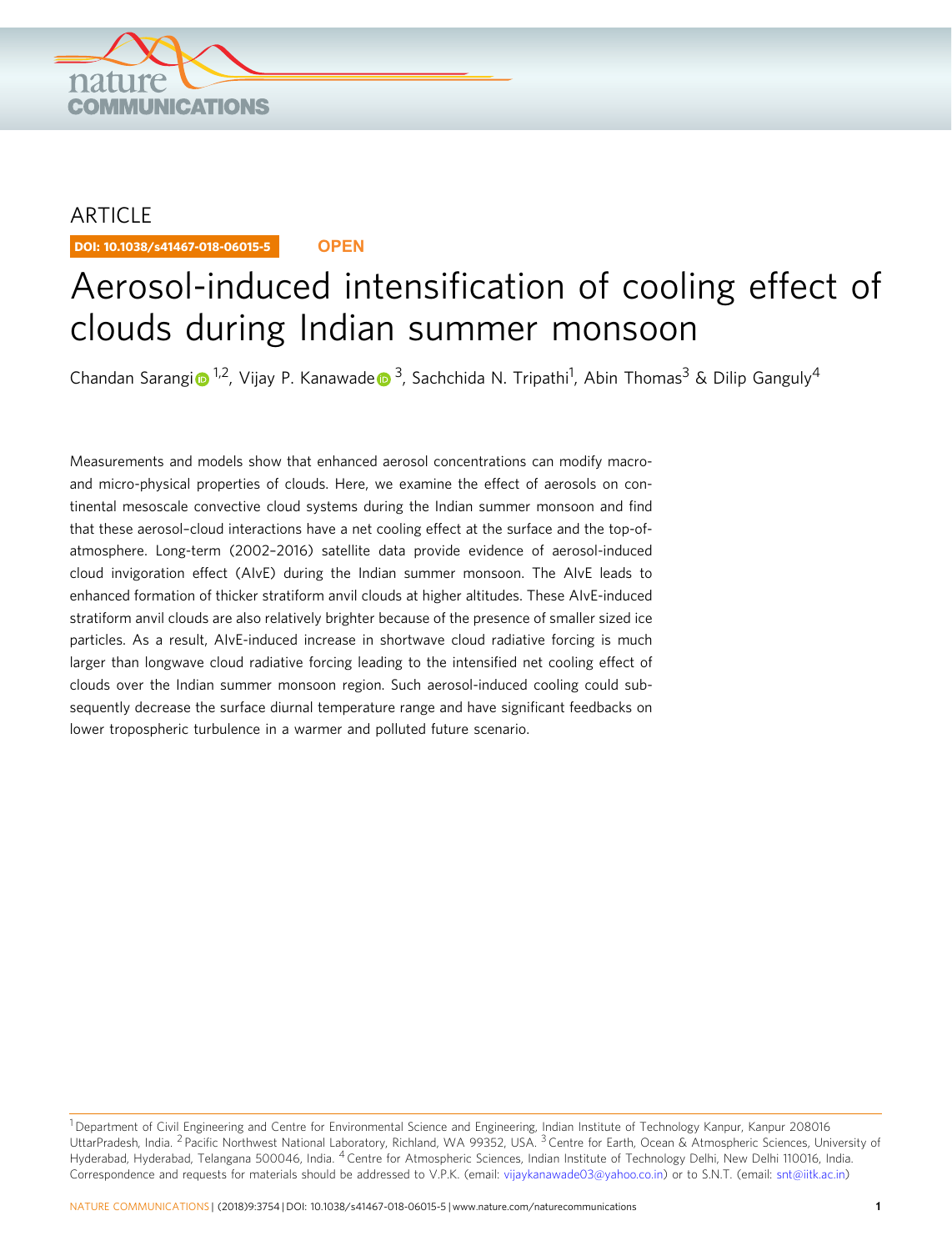E arth's radiative balance is strongly modulated by the presence of clouds. Atmospheric aerosols can affect cloud formation processes via activation of cloud condensation nuclei (CCN), thereby modifying the cloud radiative forcing (CRF) as well as precipitation patterns. This aerosol-mediated change in CRF is termed as the aerosol indirect effect  $(AIE)^{1-3}$  $(AIE)^{1-3}$  $(AIE)^{1-3}$  $(AIE)^{1-3}$  $(AIE)^{1-3}$ , which constitutes the largest uncertainty in the current climate forcing[4](#page-7-0) . This ambiguity in AIE is primarily due to the regional variability in aerosols, clouds, and the complexity in aerosolrelated changes in dynamical feedbacks at different spatiotemporal scales. Moreover, the influence of environmental conditions and contingent surface feedbacks on aerosol–cloud interactions is also a considerable source of uncertainty in the estimation of AIE<sup>[5](#page-7-0)-[7](#page-7-0)</sup>. While AIE is reasonably well understood for marine warm clouds, it remains elusive for continental mixed-phase clouds associated with mesoscale convective systems (MCSs)<sup>[8](#page-7-0),[9](#page-7-0)</sup>. Thus, cloud-regime and region-specific investigations of aerosol–cloud forcing response are required to advance the current process-level understanding of aerosol-cloud-radiation-climate interactions<sup>[10,11](#page-7-0)</sup>.

Generally, polluted clouds under high aerosol loading consist of more number of smaller cloud droplets<sup>[2](#page-7-0)</sup>, which increases the cloud reflectance or brightness, thereby causes the cooling effect of the Earth<sup>[12](#page-7-0)</sup>. The more number of smaller cloud droplets reduces the efficiency of droplet growth by collision-coalescence, which inhibits early rain formation and increases cloud lifetime $1,13$ . Increase in cloud lifetime can reflect more incoming solar radiation inducing a net cooling effect. However, under convective conditions, such delay in the rain formation simulta-neously increases droplet mobility<sup>[14](#page-7-0)</sup>, leading to more water mass aloft in the atmosphere. Ice formation processes within the ascending cloud begin once the freezing level is reached and the more latent heat freezing released further invigorates the vertical development of the cloud. This phenomenon is referred to as the aerosol invigoration effect (AIvE), which was initially noted by Williams et al.<sup>[15](#page-7-0)</sup> followed by many studies over continental as well as ocean surfaces $16-23$  $16-23$  $16-23$ . Cloud-resolving modeling studies further illustrated that AIvE is primarily associated with the increase in cloud top height (CTH), cloud fraction (CF), vertical lifting of cloud droplets followed by a subsequent increase in ice-phase hydrometeors $24-33$  $24-33$  $24-33$ . The ensuing processes in AIvE are relatively better understood under both continental and ocean conditions<sup>[19,34](#page-7-0)</sup>, but only a few studies have investigated the AIvEassociated CRF and related surface feedbacks under continental conditions<sup>[7](#page-7-0),[9](#page-7-0)</sup>

For a developing deep convective cloud (DCC) system, the AIvE on shortwave (SW) CRF is always negative because of the persistent enhancement of the cloud albedo. However, the cloud albedo begins to saturate as the DCCs reach a mature stage. Thus, AIvE-induced cooling in dissipating DCCs is rather insignificant. But, the AIvE-induced deep clouds with cold cloud tops emit less thermal radiation to the space. This induces large positive longwave (LW) CRF at the top-of-atmosphere (LWCRF<sub>TOA</sub>), which may cause a net warming effect of AIvE on MCSs<sup>[28,34,35](#page-7-0)</sup>. In contrast, AIvE-associated increase in occurrence and lifetime of stratiform anvil cloud branch of mature MCSs and microphysical changes such as reduction in the size of ice particles can also significantly enhance the cloud albedo, thus causing a net cooling at the TOA and the surface $29,36$ . Thus, the overall net radiative effect associated with the AIvE is a function of both macro- and micro-physical properties of the prevalent MCSs<sup>[34](#page-7-0)</sup>.

In this study, we investigate the aerosol-induced CRF for the mesoscale mixed-phase convective clouds system developed under continental conditions during the highly dynamic Indian Summer Monsoon (ISM). Prevalence of low-pressure system over India is associated with north-westward propagation of associated MCSs across ISM region. Moisture advection, the formation of numerous convective cells and heavy rainfall progress from the Indian peninsula to the foothills of Himalaya during this period. While inter-annual variability in aerosol–cloud associations over India is identified $3^7$ , recent studies have indicated the pre-dominance of AIvE over ISM region<sup>[19,38](#page-7-0)–[43](#page-7-0)</sup>. But, the associated aerosol–cloud–radiative effect is currently unknown<sup>[9,44](#page-7-0)</sup>. ISM contributes to more than 90% of the total annual rainfall over India<sup>[45](#page-7-0)</sup> and plays an important role in India's agriculture and economy. During mid-June through October ISM prevails over continental central India (about 70% of total ISM rainfall) $45$  and is identified as one of the extreme water scarcity zones globally $46$ . Hence, the significance of aerosol-induced CRF and its feedback on surface forcing over this region of climatic and hydrological importance cannot be overemphasized.

#### Results

Cloud physical, optical and radiative properties. This study focuses on ISM region (17°N–27°N and 74°E–88°E, hereafter referred to as the ISMReg shown by the bounded box in Supplementary Figure 1A). Supplementary Table 1 briefly summarizes all datasets used and their corresponding temporal resolution applied. The frequency distribution of different cloud types on cloud optical thickness (COT)–cloud top pressure (CTP) axes (Fig. [1](#page-2-0)a) illustrates that about 70% of clouds formed over the ISMReg are thick (high COT) and deep (CTP < 500 hPa) indicative of the dominant mesoscale deep convective system. This has previously been well established by satellite-based Lidar (CALIPSO) and radar (CloudSat) observations $47-49$  $47-49$  $47-49$ . The instantaneous SWCRF<sub>TOA</sub>, LWCRF<sub>TOA</sub>, NETCRF<sub>TOA</sub>, all-sky albedo (*A*all-sky) and CF on similar COT–CTP axes (Fig. [1](#page-2-0)b–f, respectively) further illustrate that these DCCs are associated with relatively low positive  $LWCRF<sub>TOA</sub>$  (due to taller clouds) and high negative SWCRF<sub>TOA</sub> (due to high CF,  $A_{all-sky}$  and COT) leading to high instantaneous net cooling over this region (NETCRF $_{\text{TOA}}$ of about −200 W/m<sup>2</sup> ). Supplementary Figure 1 depicts the climatological mean (2002–2016) of Moderate Resolution Imaging Spectroradiometer (MODIS) aerosol optical depth (AOD) and the diurnal mean of NETCRF<sub>TOA</sub>. On an average, the daily mean NETCRF<sub>TOA</sub> over the ISMReg also ranged from about  $-20$  to −40 W/m<sup>2</sup> indicative of the net cooling effect of monsoon clouds. Despite heavy rainfall (climatological mean annual rainfall of  $\sim$ 700 mm), the ISMReg has high aerosol loading (AOD > 0.4) during the summer monsoon period, perhaps due to the persis-tent surface emissions of anthropogenic aerosols at high rates<sup>[50](#page-8-0)</sup>. Thus, the combined presence of aerosols and clouds over this region creates a unique natural laboratory for investigating aerosol–cloud–radiation interactions over continents.

Aerosol-cloud-radiative forcing associations. Following the early work on aerosol-induced cloud brightening effect by Twomey and Warner $51$ , the fundamental investigations have linked to an increase in aerosol concentrations with variation in all-sky albedo and CRF via micro-physical changes in cloud droplet distribution for similar clouds. In Fig. [2](#page-2-0), the collocated measurements of aerosol, cloud properties and CRF based on  $1^{\circ} \times 1^{\circ}$ gridded dataset within ISMRreg are first identified. Then, the MODIS observed AOD values are sorted in ascending order and divided into 50 equal bins (i.e. each bin of 2 percentiles). The collocated AOD and cloud properties (CF, CTP and  $A_{\text{All-Skv}}$ ) and CRFs (NETCRF, LWCRF and SWCRF) at the TOA and the surface for each of these 50 bins were then averaged and plotted (Fig. [2a](#page-2-0)–e). A remarkable linear relationship between CF and *A*All-Sky is evident (Fig. [2](#page-2-0)a). A similar linear association between CF and CTP is also observed (Fig. [2b](#page-2-0)). This illustrates that  $A_{\text{All-Skv}}$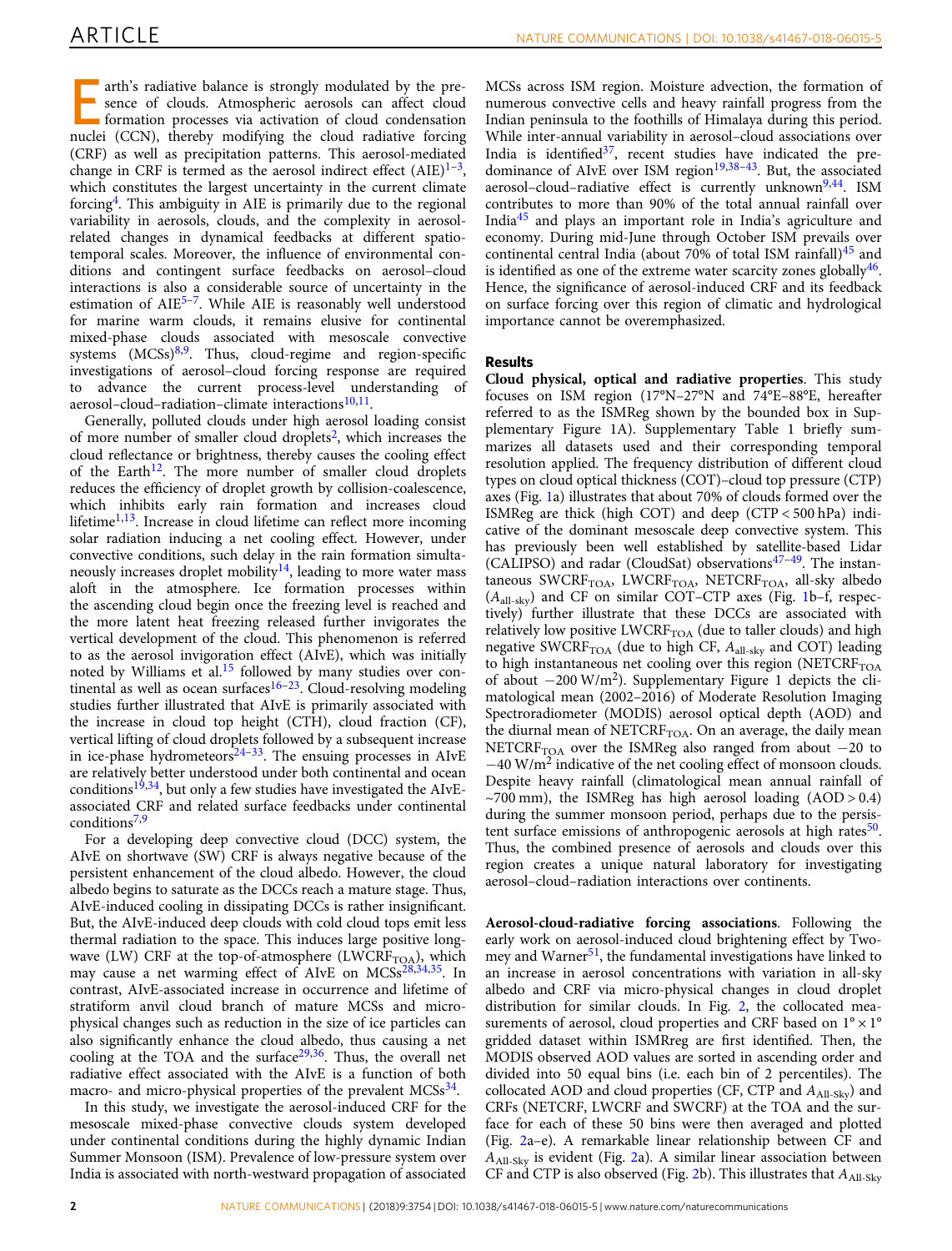<span id="page-2-0"></span>

Fig. 1 Climatology of occurrence of different cloud types, and their physical, optical and radiative properties. a The frequency distribution plot for cloud types over the ISMReg (shown by the bounded black box in Supplementary Figure 1A). Cloud types identified from the International Satellite Cloud Climatology Project (ISCCP) definition. **b–f** Contour plots of COT versus CTP as a function of **b** SWCRF<sub>TOA</sub>, **c** LWCRF<sub>TOA</sub>, **d** NETCRF<sub>TOA</sub>, **e** A<sub>All-Sky and **f** CF.</sub> The solid black line in **b-f** indicates grid pixels with an average of 30 data points, i.e. all color pixels to the left of the solid line is the average of greater than 30 data points



Fig. 2 Cloud physical and radiative properties as a function of aerosol optical depth. Scatter plots between a  $A_{All-Sky}$  and CF, b CTP and CF, c LWCRF<sub>TOA</sub> and SWCRF<sub>TOA</sub>, **d** LWCRF<sub>SURF</sub> and SWCRF<sub>SURF</sub>, and e NETCRF<sub>TOA</sub> and NETCRF<sub>SURF</sub>, respectively, as a function of MODIS AOD and scatter plots between **f** A<sub>All-Sky</sub> and CF, g CTP and CF, h LWCRF<sub>TOA</sub> and SWCRF<sub>TOA</sub>, i LWCRF<sub>SURF</sub> and SWCRF<sub>SURF</sub>, and j NETCRF<sub>TOA</sub> and NETCRF<sub>SURF</sub>, respectively, as a function of MERRA-2 AOD. Y-axis in panels c, d and h, i are downscaled by a factor of ¼. The diagonal lines in c-e and h-j indicate a 1:1 line. Each scatter point (plus sign) in all panels ( $a-j$ ) is average of "n" number of data samples ( $n = 1144$ )

and CTP are a positive function of increasing AOD. Distinct separation of color with an increase in AOD is clearly visible, even at high CF (0.8–0.9) conditions, indicating a negligible saturation of these associations. For instance, an increase in AOD from 20 to 80 percentiles is associated with an increase in albedo of about 0.1 (Fig. 2a) and enhancement in CTP of about 100 hPa (Fig. 2b). Cloud albedo  $(A_{\text{cld}})$ , CF and  $A_{\text{All-Sky}}$  are related by relation:  $A_{\text{All-Sky}} = \text{CF} \times A_{\text{cld}} + (1-\text{CF}) \times A_{\text{clr}}^{\frac{52}{52}}$  $A_{\text{All-Sky}} = \text{CF} \times A_{\text{cld}} + (1-\text{CF}) \times A_{\text{clr}}^{\frac{52}{52}}$  $A_{\text{All-Sky}} = \text{CF} \times A_{\text{cld}} + (1-\text{CF}) \times A_{\text{clr}}^{\frac{52}{52}}$ , where  $A_{\text{clr}}$  is the clear-sky albedo. The linearity between CF and  $A_{\text{All-Sky}}$ , as

observed in Fig. 2a, indicates distinctiveness between CF and A<sub>cld</sub>. Thus, AOD-associated increase in both intrinsic (cloud albedo) and extrinsic (CF) forcing is observed simultaneously, yet independently, over the ISMReg. The combined increase in CF, CTP and  $A_{\text{All-Sky}}$  with aerosol loading suggests the occurrence of AIvE over the ISMReg. Moreover, macro-level relationships among *A*All-Sky (or CRF), CF and AOD are more robust and generally have less ambiguity compared to poorly constrained micro-level  $associations<sup>37</sup>$  $associations<sup>37</sup>$  $associations<sup>37</sup>$ . This distinct and robust positive association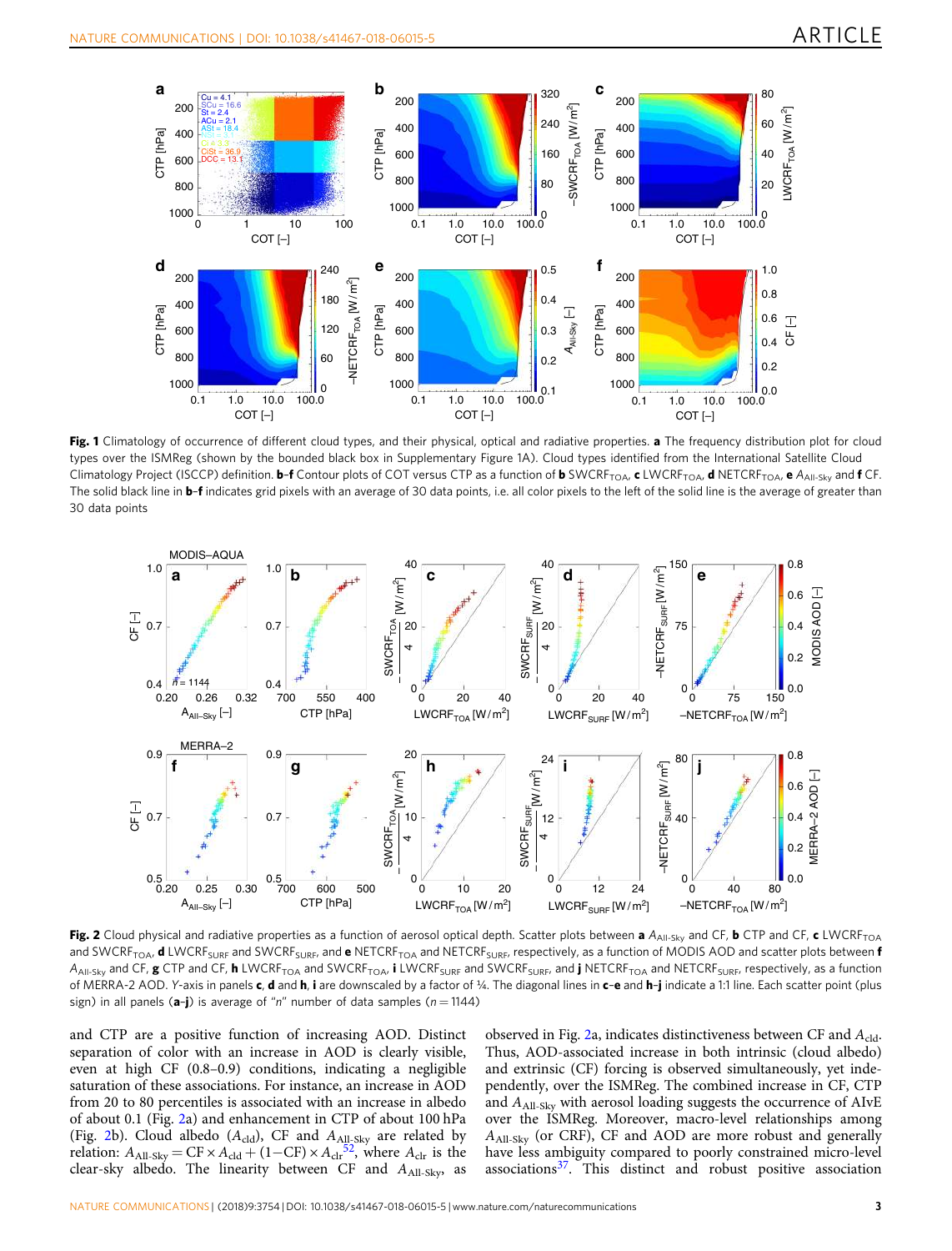between AOD-CF-CTP and A<sub>cld</sub> can be attributed to AIvE  $effect<sup>19</sup>$  $effect<sup>19</sup>$  $effect<sup>19</sup>$ , mainly due to the presence of aerosol-associated microphysical changes in MODIS and CloudSat observations over the ISMReg (Supplementary Fig. 2). Aerosol-induced cloud invigoration over the IMSReg is further substantiated and presented in the Supplementary Note 1.

Figure  $2c$  shows AOD-associated increase in LWCRF<sub>TOA</sub> with a corresponding increase in  $SWCRF<sub>TOA</sub>$ . In general, an increase in aerosol loading from 20 to 80 percentile is associated with a large increase in SWCRF<sub>TOA</sub> (~80 W/m<sup>2</sup>) than LWCRF<sub>TOA</sub> (~10 W/m<sup>2</sup>). However, under the highly polluted scenario the gradient between SWCRF $_{\text{TOA}}$  and LWCRF $_{\text{TOA}}$  is comparatively lower. This is probably because of the difference in AOD-CTP gradient between low CF and high CF conditions. While the rate of AODassociated increase in  $A_{\text{All-Sky}}$  remains same for the entire CF range (Fig. [2a](#page-2-0)), the aerosol-associated increase in CTP is comparatively higher at high CF compared to a low CF scenario (Fig. [2b](#page-2-0)). This implies that the net cooling effect by aerosols is canceling the net warming effect from AOD-induced increase in CTH over the ISMReg under highly polluted conditions.

Similarly, aerosol-associated enhancement in SWCR $F_{\text{SURF}}$  is much higher than that of LWCRF<sub>SURF</sub> (Fig. [2](#page-2-0)d). This means that high aerosol loading is associated with high CF and CTP over the ISMReg resulting in significant attenuation of incoming solar radiation reaching at the surface. For instance, with the increase in AOD from 20 to 80 percentile, SWCRF<sub>SURF</sub> and LWCRF<sub>SURF</sub> increases by ~80 and ~5 W/m<sup>2</sup>, respectively, this results in a net cooling effect at the surface. Thus, irrespective of the location or phase of the cloud, increase in aerosol loading within the ISMReg is associated with an intensification of cooling effect of clouds at both the TOA and the surface due to increase in the magnitude of SWCRF. Further, comparison of  $NETCRF<sub>TOA</sub>$  and  $NETCRF<sub>SURF</sub>$ (Fig. [2](#page-2-0)e) illustrates that an increase in AOD from 20 to 80 percentile is associated with the enhanced cooling effect of clouds at the surface  $({\sim}75 \text{ W/m}^2)$  compared to that at the TOA  $(\sim 60 \text{ W/m}^2)$ . The higher cooling at the surface compared to that at the TOA suggests aerosol-associated warming of Earth's atmosphere via aerosol micro-physical effect.

Causality. MODIS-retrieved AOD values can be contaminated under cloudy conditions<sup>[53](#page-8-0)</sup>. Therefore, to further corroborate and enhance the reliability of our findings, we repeated this analysis (Fig. [2a](#page-2-0)–e) using Modern-Era Retrospective analysis for Research and Applications Version-2 (MERRA-2) reanalysis AOD dataset<sup>[54](#page-8-0),[55](#page-8-0)</sup> (Fig. [2](#page-2-0)f-j). MERRA-2 AOD dataset is not cloud contaminated, and thus unaffected by cloud contamination<sup>[56](#page-8-0)</sup>. Interestingly, a very similar association between MERRA-2 AOD and various cloud properties is observed (Fig. [2](#page-2-0)f–j). The variability in the coarsely resolved MERRA-2 aerosol product is found to be smaller than satellite measurements. A very good spatial correlation between MODIS and MERRA-2 AOD is also observed over India (Supplementary Figure 3). Supplementary Figure 4 further shows similar aerosol–cloud properties associations using both MODIS and MERRA-2 AOD. This indicates that AOD–albedo–CRF positive associations observed in Fig. [2](#page-2-0) are indeed robust and unlikely to be manifested by cloud contamination of AOD data over the ISMReg.

In addition, the positive association between cloud properties and AOD can also be due to meteorological co-variability under cloudy conditions<sup>[57](#page-8-0)</sup>. We have performed multiple linear regression analysis to test the co-variability of aerosol loading and meteorological parameters (e.g. temperature, relative humidity, wind shear, and geopotential height) on the CF, SWCRF, LWCRF, NETCRF and *A*All-sky. The meteorological parameters are obtained from NOAA-NCEP Global Data Assimilation

System (GDAS). We found that the regressed slopes between MODIS AOD, and the cloud properties are much higher compared to that due to the meteorological variability (Supplementary Table 2). This suggests that variability in cloud physical and optical properties are closely associated with variability in AOD and not by meteorological variability. Moreover, a recent study made an exhaustive examination of the role of aerosol humidification effect on aerosol–cloud associations using narrowed RH regimes and radiosondes over the ISMReg to show that aerosol humidification effect has a negligible contribution to the observed positive associations in AOD-albedo-SWCRF over ISMReg<sup>[19](#page-7-0)</sup>.

Cloud-resolving model simulations. To further corroborate our observational findings in Fig. [2,](#page-2-0) two realistic aerosol-sensitive numerical experiments on Weather Research and Forecasting (WRFv3.5.1) platform at cloud-resolving scale (3 km) are also performed over the ISMReg. We used aerosol-aware Thompson micro-physical parameterization which accounts for aerosol micro-physical effect by prescribing emission rates of CCN at the surface according to the Goddard Chemistry Aerosol Radiation and Transport (GOCART) climatology. Details about the parameterization and CCN prescriptions are provided in Thompson and Eidhammer<sup>[58](#page-8-0)</sup>. A typical low depression period over the ISMReg during 12-17<sup>th August 2011</sup> is simulated at cloudresolving scale with default present-day emission rates of CCN (high CCN run). Another simulation with a very low CCN scenario (low CCN run; emission rates of 100 times lower than that of the default run) is also performed. Thus, the differences in physical and optical properties of the simulated MCSs between these two runs can be solely attributed to CCN-induced microphysical and dynamical changes to MCSs. The details about the model setup, evaluation of synoptic meteorology and cloud properties are provided in the Methods section and Supplementary Figs. 5–8.

In accordance with the above discussion, the difference between high and low CCN simulations illustrate that increase in CCN concentration causes an increase in mean columnar liquid water content (cloud  $+$  rain), mean columnar ice-phase water content (IWC) (Supplementary Figure 9A, B) as well as diurnally averaged mean SWCRF, LWCRF and NETCRF at both the TOA and the surface (Supplementary Figure 9C–H). Differences in domain-averaged mean vertical profiles also show large enhancement in IWC associated with strong updrafts in high CCN case, mainly above 4 km altitude (i.e. freezing level) (Supplementary Figure 10A, B). CCN-induced increase in liquid water content above the freezing level is also evident, suggesting an upward shift of smaller cloud drops in high CCN loading, which persists as supercooled liquid drops above the freezing level. These supercooled cloud droplets above the freezing level results in the enhanced formation of ice hydrometeors and thereby releases a higher amount of latent heat above the freezing level, which further intensifies the updrafts. This chain of processes results in an increase of overall cloudiness, cloud depth and higher CRF values under high aerosol loading. Thus, these numerical simulations strengthen our observational findings (Fig. [2](#page-2-0)) and support the hypothesis that AIvE of MCSs prevalent during ISM induces a net cooling effect at the TOA and the surface (rather than a mere-meteorological correlation).

Analysis of AIvE on convective and stratiform anvil clouds. For a detailed understanding, the AIvE-induced changes in convective tower clouds (TCs) and stratiform anvil clouds (SACs) separately, and their contribution to the overall observed AOD–CRF asso-ciations are investigated. Following Koren et al.<sup>[59](#page-8-0)</sup>, MODIS-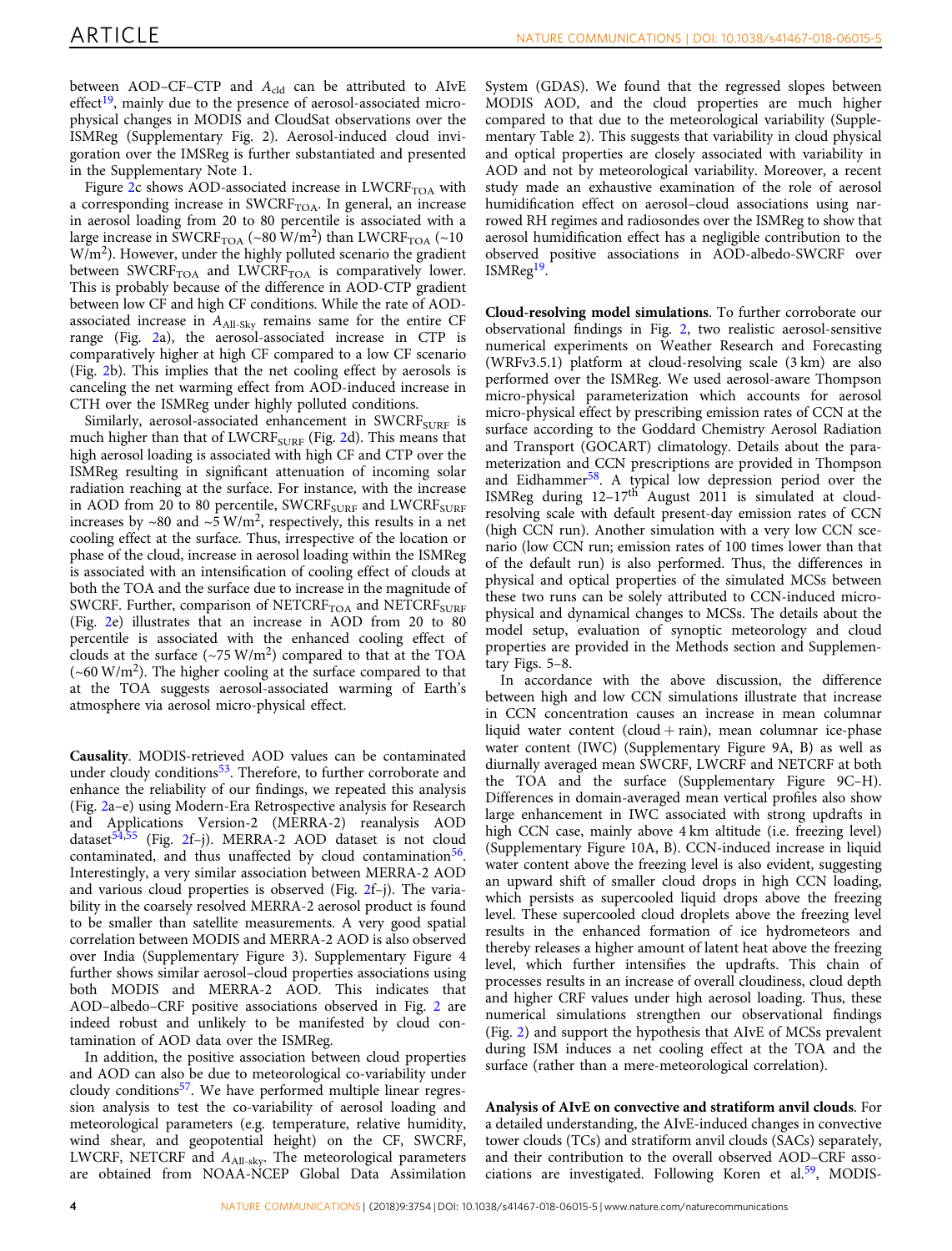

Fig. 3 Variation in occurrence of tower and anvil clouds under low and high aerosol loading scenarios. Contour plot of TAR versus CTP as a function of cloud frequency for a low AOD, b high AOD, and c difference (high-low AOD). d WRF model simulated difference (high-low aerosol) in the cloud frequency as a function of cloud thickness and cloud top height for the deep convection clouds

retrieved Level-2 COT<sub>ICE</sub> in each  $1^{\circ} \times 1^{\circ}$  grid is used to calculate the observed number of tower ( $N_T$ : COT<sub>ICE</sub> > 10) and anvil ( $N_A$ :  $\text{COT}_{\text{ICE}}$  < 10) cloud pixels (refer to the Methods section). Daily tower-to-anvil ratio (TAR =  $N_T/N_A$ ) within each  $1^\circ \times 1^\circ$  grid over the ISMReg (collocated data point to all other datasets) is calculated. Further, all collocated cloud, AOD and radiation data are segregated into two bins: high AOD scenario (AOD > 66 percentiles) and low AOD scenario (AOD < 33 percentiles), and  $OLR < 240$  W/m<sup>2</sup> is used in the analysis to represent deep convective cloud conditions. The cloud occurrence frequency distribution for low (Fig. 3a) and high (Fig. 3b) AOD scenarios and difference in high and low AOD scenarios (Fig. 3c) are plotted on CTP–TAR space. The TAR values are arranged in ascending order and divided into 6 bins of 18 percentiles each, discarding 2 percentiles from either end to avoid extreme values. CTP bins are also formed a similar way to create 36 equally populated data sample groups in the CTP–TAR space. The CTP–TAR plots synergistically illustrate TCs (TAR > 1) and the SACs (TAR < 1). It is apparent that the dominance of SACs increases as we move from right to left in the CTP–TAR space. For a low aerosol loading scenario, the peak frequency of occurrence of CTP for TCs is about 450 hPa, and the same for SACs increases from CTP of about 400 hPa (for TAR of ~0.5) to CTP of about 250 hPa (for TAR of  $~0.05$ ). But, for high aerosol loading scenario, the peak frequency of occurrence of TCs as well as SACs is at higher altitude (CTP of about 250 hPa). Further, the difference between these scenarios clearly illustrates that the occurrence of TCs and SACs increases at all altitudes above 500 hPa. Interestingly, the increase in the frequency of SACs is greater than that inTCs under high aerosol loading. In general, most of the TCs grow and mature upto ~400 hPa, then it tends to grow vertically as they transform into SACs in the low aerosol loading scenario, perhaps due to radiative differences at the top and bottom of SACs<sup>[60](#page-8-0)</sup>. In contrast, for high aerosol loading condition, most of the TCs fully

develop into DCCs due to AIvE and advect out as stratiform/anvil clouds because of the thermal capping at the tropopause and/or advective force from the tropical easterly jet (TEJ) at altitudes above 300 hPa (nearly 10 km) during ISM $61,62$ .

In this framework, we also used our model simulations to compare the AIvE-induced changes in cloud distribution between low and high CCN simulations. Simulated CF profile at hourly resolution is used over each grid of the model to locate the cloud base height, CTH and cloud thickness (CT) of various cloud layers. A cloud layer is defined as a continuous stretch of finite CF values which exceeds more than 2 km. There may be more than one cloud layers over a grid column, but we have considered the topmost cloud layer to be consistent with MODIS CTP observations. The altitude of the model levels corresponding to cloud top and cloud base of each cloud layer is stored. CT of each cloud layer is calculated by subtracting cloud base height from the CTH. The aerosol-induced (high–low CCN) changes in cloud distribution (Fig. 3d) is plotted on CTH–CT space. The clouds lying close to the diagonal line connecting the left bottom and right top corner on CTH–CT axes are the growing TCs (as their CT increase almost linearly with CTH) whereas the clouds in the right top quadrant (high CTH and high CT) represent fully developed TCs. The SACs are represented by clouds with high CTH  $(-12-16 \text{ km})$ , but CT less than  $4-5 \text{ km}$ .

The simulated cloud distribution is dominated by the presence of thick cloud layers (9–11 km) extending up to 12–16 km altitude. In addition, numerous cloud layers with CTH at 12–16 km and CT of about 3–7 km are simulated. Thus, the case study analyzed here represents well developed TCs and associated SACs over the ISMReg (Supplementary Figure 11A, B). The aerosolinduced differences in the cloud occurrence frequency (Fig. 3d) clearly indicate that the clouds with deeper CTH and larger CT increased significantly under high CCN case indicative of the AIvE. Also, for clouds with CTH > 13 km, the increased amount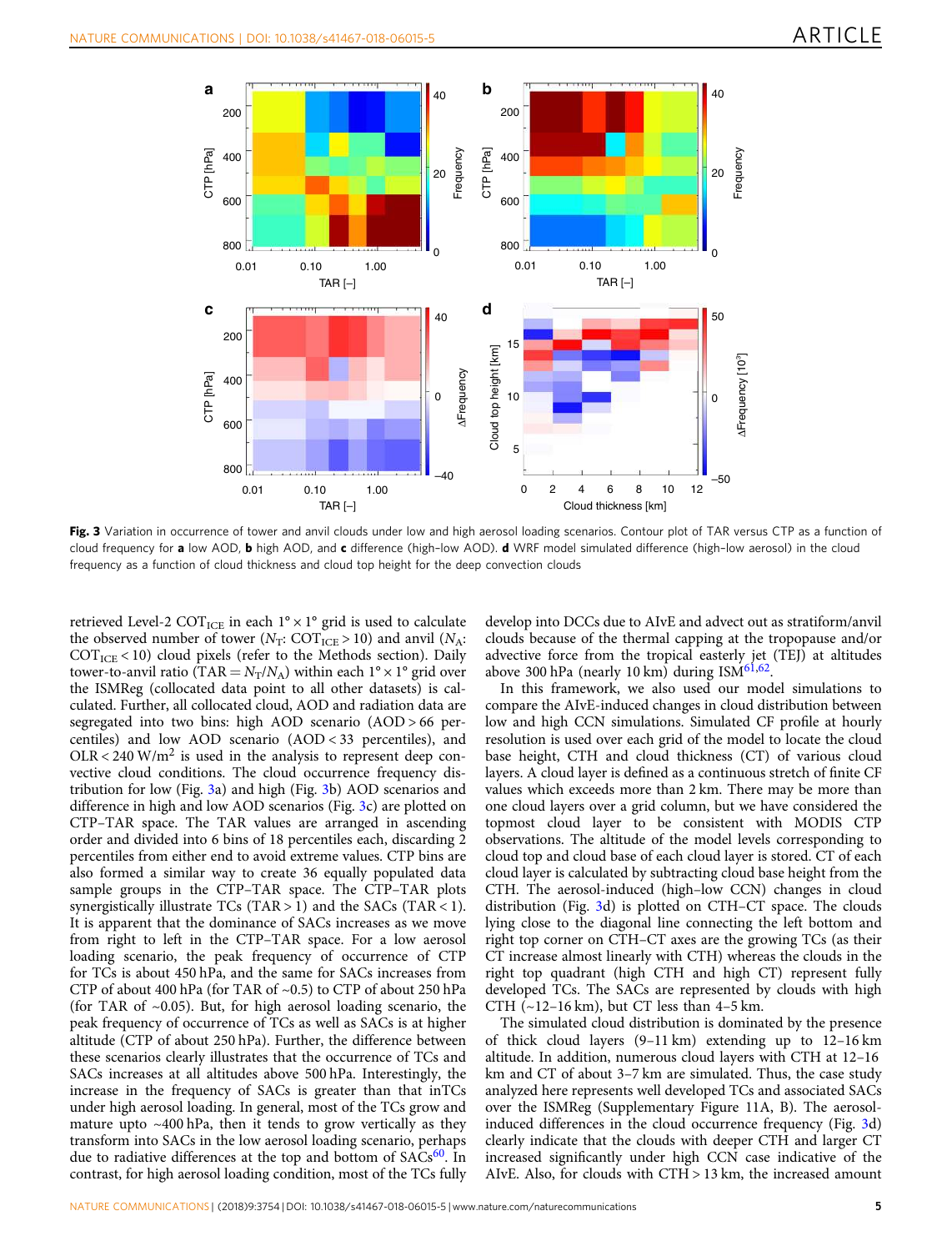<span id="page-5-0"></span>

Fig. 4 Stratiform anvil and tower clouds associated change in cloud micro-physical and radiative properties as a function of aerosol optical depth. Associations of a N<sub>T</sub>, b CER<sub>ICE</sub>, c A<sub>All-Sky</sub> and d OLR with N<sub>A</sub> as a function of MODIS AOD. Each scatter point (plus sign) in all panels (a-d) is the average of "n" number of data samples ( $n = 57$ )



Fig. 5 Processes leading to intensified cooling effect of clouds under polluted scenario over the Indian summer monsoon region

of thicker SACs, but decreased thinner anvil clouds (CT < 4 km), suggesting the formation of thicker SACs clouds under polluted condition. It is worth mentioning that about 20 thousand cloud layers are used in this analysis, which underlines the statistical robustness of these simulated differences. While the environmental condition can impact the magnitude of the aerosolinduced enhancement in SACs, the fact that our model comparison is in remarkably good agreement with both MODIS and MERRA-2 analysis, strongly reinforces the seminal role of AIvE on cloud structure and distribution in MCSs over the ISMReg.

Further, the associations of  $N_A - N_T$ ,  $N_A - CER_{ICE}$ ,  $N_A - A_{All-Sky}$ and *N*<sub>A</sub>–OLR as a function of AOD are studied (Fig. 4). Here, 50 scatter points are created using the same methodology as in Fig. [2.](#page-2-0) First, as expected, a linear increase in  $N_A$  and  $N_T$  is observed with an increase in aerosol loading. The ratio of  $N_A$  and  $N_T$  is nearly 1 (the bottom left corner) for low aerosol loading, but the distribution is heavily skewed towards  $N_A$  under high aerosol loading suggesting the large increase in  $N_A$  compared to  $N_T$ .  $N_A$  $(N_T)$  increased from ~35 (21) to ~76 (36) as AOD increased from 0.25 to 0.75. This emphasizes that AIvE cause significant enhancement of SACs. Interestingly, it is also seen that the size of ice hydrometeors (i.e. CER<sub>ICE</sub>) decreases with increase in  $N_A$ 

(Fig. 4b).  $CER_{ICE}$  decreased from 28.1 to 23.6  $\mu$ m with an increase in  $N_A$  from  $\sim$ 35 in low aerosol loading to  $\sim$ 76 in high aerosol loading conditions. This micro-physical association leads to a linear positive association between  $N_A$  and  $A_{\text{All-Sky}}$  (Fig. 4c). *A*All-Sky increased from nearly 0.27 to 0.34 with an increase in *N*<sup>A</sup> from  $~10$  in low aerosol loading to  $~10$  in high aerosol loading conditions. Considering an incoming solar radiation of about 1200 W/m<sup>2</sup> at 200 hPa level, the  $N_A$ -associated increase in  $A_{\text{All-Skv}}$ of about 0.07 can result in nearly  $85 \text{ W/m}^2$  of the solar energy reflected back at the TOA. This estimate is very close to the observed increase in  $\text{SWCRF}_{\text{TOA}}$  due to increase in AOD from 0.25 to 0.75 in Fig. [2](#page-2-0)c. In comparison, the corresponding OLR values illustrates an increase in  $N_A$  from low to high aerosol loading scenario results in nearly 25 W/m<sup>2</sup> reduction in OLR, which is also close to the estimated  $LWCRF<sub>TOA</sub>$  in Fig. [2](#page-2-0)c. In agreement with these observations, reducing CCN concentration in WRF simulation also induced a systematic reduction in CER<sub>ICE</sub>, increase in  $A_{\text{All-Skv}}$  and reduced OLR irrespective of the location of the cloud top height (Supplementary Figure 12).

Figure 5 presents an illustration of how AIvE influences the cloud macro-physical, micro-physical, and radiative properties. Compared to a low aerosol loading scenario, AIvE causes more water mass aloft across the freezing level due to higher buoyancy,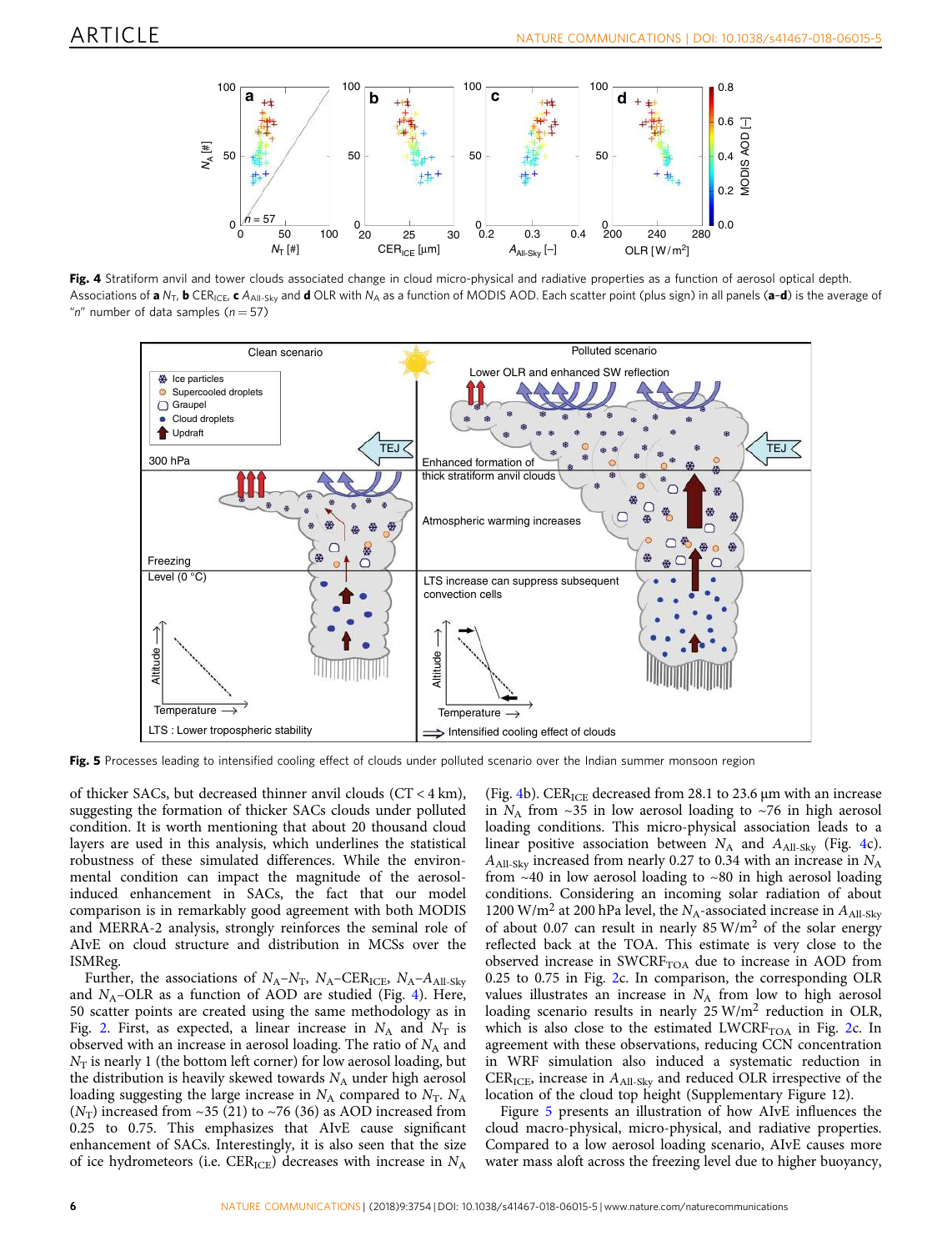and thus enhances the formation of ice-phase hydrometeors in growing TCs under a high aerosol loading scenario. These microphysical changes subsequently intensify the updrafts and the TCs continue to develop until it reaches the tropopause. Near the tropopause, these growing TCs start expanding horizontally into thick SACs in the upwind direction. Eventually, most of the large hydrometeors fall down as precipitation at the surface and the remaining SACs stay for longer period containing relatively smaller ice particles as these particles have higher buoyancy. In contrast, under low aerosol loading conditions, the TCs mature into short-lived anvils much below the tropopause. AIvE-induced increase in ice amount of SACs and smaller hydrometeors results in significant enhancement in the SW reflectance of clouds leading to enhanced cooling (much more than the LW warming caused by an increase in cloud top). These morphological and micro-physical changes explain the observed linear relationships in Fig. [2](#page-2-0)a. Moreover, the longer lifetime of these SACs may further intensify a net cooling effect of clouds<sup>[5](#page-7-0)</sup>. Using instantaneous mid-day satellite measurements, Peng et al. $36$ illustrated that AIvE-induced net cooling effect of mixed-phase clouds is  $\sim$ 70 W/m<sup>2</sup> per AOD and  $\sim$ 15 W/m<sup>2</sup> per AOD over tropical land and ocean, respectively. Similarly, using groundbased measurements, a daytime mean net cooling effect of  $\sim$ 10–15 W/m<sup>2</sup> per AOD is also reported over the continental USA and China[29](#page-7-0) using very sophisticated aerosol–cloud interactions in high-resolution WRF-Chem simulations. Nevertheless, both these studies have also found that AIvE significantly impacts the amount and optical properties of stratiform clouds under convective conditions which results in a net cooling effect at both the TOA and the surface. The magnitude of instantaneous AOD-NETCRF gradients (Fig. [2\)](#page-2-0) and diurnal mean CCNinduced reduction in NETCRF (Supplementary Figure 9) are comparatively higher than previously reported values, probably because of the high pollution levels (mean AOD > 0.4) over the ISMReg. The prevalence of TEJ over the ISMReg during monsoon may further enhance the overall processes of AIvE-induced formation of SACs compared to other heavily polluted regions like China.

In the absence of the SWCRF, AIvE-induced enhancement of LWCRF results in a cloud-mediated warming effect. Thus, AIvE leads to a reduction in the maximum daytime temperature  $(T_{\text{max}})$ by ~1 K (Supplementary Figure 13A), but the same increases the minimum nighttime temperature  $(T_{\text{min}})$  by ~0.5 K (Supplementary Figure 13B). As a result, the simulated diurnal temperature range ( $DTR = T_{max} - T_{min}$ ) reduces by more than 1 K due to AIvE effect. Aerosol-induced higher daily minimum temperature (~0.6 K) might be contributing to the observed nighttime warming trend during the past few decades<sup>[63](#page-8-0)</sup>. Also, AIvEassociated simultaneous surface cooling and atmospheric warming further induces reduced lower tropospheric stability, defined as the difference in temperature between model layers corresponding to ~850 hPa and surface (Supplementary Figure 13C), particularly in the regions with higher LWCRF. This indicates that AIvE-induced increase in SACs cools the surface more strongly and simultaneously stabilizes the lower atmosphere. The associated reduction in planetary boundary layer height (Supplementary Figure 13D) may further results in lower ventilation coefficient and thereby more accumulation of aerosols within PBL<sup>[64](#page-8-0)</sup>. Accumulation of absorbing aerosols (e.g. black carbon) can further decrease the turbulence in the lower troposphere affecting moisture transport $65$  as well as feedback into the spatial distribution of cloud and rainfall<sup>[7](#page-7-0)</sup>. All of these feedbacks can suppress subsequent convective cells/shallow clouds over the ISMReg (Fig. [5\)](#page-5-0).

To summarize, we demonstrate unprecedented robust signals of AIvE-associated enhancement in stratiform anvil clouds at higher altitudes with high concentrations of relatively smaller ice hydrometeors during the Indian summer monsoon. The AIvEassociated changes in cloud structure and ice-phase microphysics subsequently enhances cloud brightening and the cooling effect of clouds at both the TOA and the surface over the ISMReg. Note that the presence of uncertainties associated with satellite retrieval, meteorological co-variability, and inherent limitations of model parameterizations make it difficult to establish accurate quantitative estimates of AIvE–CRF associations in this study. Nevertheless, in a warmer and polluted environment, as expected in future, the AIvE-induced cooling effect and its feedbacks may be critical over this region of vital hydrological significance.

#### Methods

Correlation analysis. Here, we have used 15 years (15 June to 31 October; 2002–2016) of daily measurements of AOD from NASA's MODIS-AQUA spacecraft and MERRA-2, cloud properties such as CF, CTP, cloud top temperature, COT and cloud effective radius (CER) from MODIS-AQUA. The SW and LW radiation fluxes at the TOA and the surface (SURF) and all-sky albedo are obtained from Clouds and the Earth's Radiant Energy System (CERES). The vertical profiles of ice-phase cloud effective radius (CER<sub>ice</sub>) and ice-phase water content (WC<sub>ice</sub>) are obtained from CloudSat. CloudSat and AQUA represent two components of the NASA's A-Train satellite constellation<sup>[66](#page-8-0)</sup> whereas MERRA-2 is an atmospheric reanalysis of the modern satellite era produced by NASA's Global Modeling and Assimilation Office (GMAO)<sup>[54](#page-8-0)</sup>. All these measurements were extracted at a resolution of 1° × 1°grid over Indian summer monsoon region (17°N–27°N and 74° E–88°E, hereafter referred to as the ISMReg shown by bounded box in Supplementary Figure 1A). In the analysis, only the collocated data points from MODIS, MERRA-2, CERES and CloudSat measurements are obtained (corresponding to MODIS equator-crossing time over India, i.e., 13:00 local time) within the ISMReg. SW and LW CRF at both the TOA and the surface are derived from all-sky and clear-sky fluxes<sup>[67,68](#page-8-0)</sup> using XCRF<sub>TOA</sub> = *X*<sub>clr</sub>,<sub>TOA</sub> − *X*<sub>all,TOA</sub> and XCRF<sub>SURF</sub> = *X*<sub>all,</sub> SURF−*X*clr,SURF, where *X*clr (*X*all) is the clear-sky (all-sky) SW/LW flux. Subsequently, NETCRF is calculated by adding SWCRF and LWCRF.

Calculation of TAR. We used MODIS Level 2 retrieved ice-phase cloud optical depth (COT<sub>ICE</sub>) with resolution of 1 km. Following Koren et al.<sup>[59](#page-8-0)</sup> methodology, we used COT<sub>ICE</sub> of 10 to distinguish between tower (COT<sub>ICE</sub> > 10) and anvil (COT<sub>ICE</sub> < 10) cloud pixels. We then counted the number of deep convective/tower clouds and stratiform/anvil cloud pixels in each 1° × 1° grid box to calculate tower-to anvil ratio (TAR). The TAR is defined as the number of pixels in the tower regime  $(N<sub>T</sub>)$ divided by the numbers of pixels in the anvil regime  $(N_A)$  in each  $1^\circ \times 1^\circ$  grid box over the ISMReg.

WRF model details and evaluation. WRF has good ability in simulating the Indian monsoon depressions<sup>[69](#page-8-0)</sup>. WRF model, version 3.6.1 is configured to simulate the regional weather prevalent over India using three domains (Supplementary Fig. 5) during 12–17th August 2011. The middle domain (9 km resolution) helps to bridge the resolution difference between outer (27 km resolved) and inner most domains (3 km resolution). There are 34 vertical layers between the surface and 50 hPa. The initial and lateral boundary conditions for the meteorological fields are obtained from the NCEP-FNL data available at a resolution of  $1^{\circ} \times 1^{\circ}$  for every 6 h. As NCEP provided coarse initial and boundary conditions, the nested simulation with a South Asia domain at 27 km is used for better interpolation and simulation of the large-scale dynamics and physics that are fed into the inner domains as boundary conditions. A spin-up time of 1 day is considered.

MYJ boundary layer scheme<sup>[70](#page-8-0)</sup> and NOAH land surface model<sup>[71](#page-8-0)</sup> were used for parameterizing the planetary boundary layer and the surface energy balance, respectively. While, the inner most domain explicitly resolved clouds at 3 km resolution, Grell-Freitas cumulus parameterization scheme<sup>[72](#page-8-0)</sup> is used in the outer and middle domain as cumulus parameterization. The updated Thompson bulk microphysics scheme with five separate species: cloud water, cloud ice, rain, snow, and a hybrid graupel with hail category $73$  is used as the microphysics scheme. It incorporates the activation of water friendly aerosols (proxy for CCN) and ice nuclei (IN) and, therefore, explicitly predicts the droplet number concentration of cloud water as well as the number concentrations of the two new aerosol variables, one each for CCN and IN. A look up table is used to activate fraction of the CCN concentration into cloud droplets using prognostic temperature, vertical velocity, CCN concentration and hygroscopicity parameter and aerosol mean radius (0.04 mm). Upon nucleation, the participating aerosols are removed from the population and returned to CCN on evaporation of cloud or raindrops. Furthermore, wet scavenging is also considered in these simulations. The number of IN particles that nucleate into ice crystals is determined following DeMott et al.<sup>[74](#page-8-0)</sup>. Further, detailed descriptions of the numerous process rate terms for cloud species, droplet number concentration, CCN, and IN can be found in Thompson et al.<sup>[73,75](#page-8-0)</sup> and Thompson and Eidhammer<sup>[58](#page-8-0)</sup>.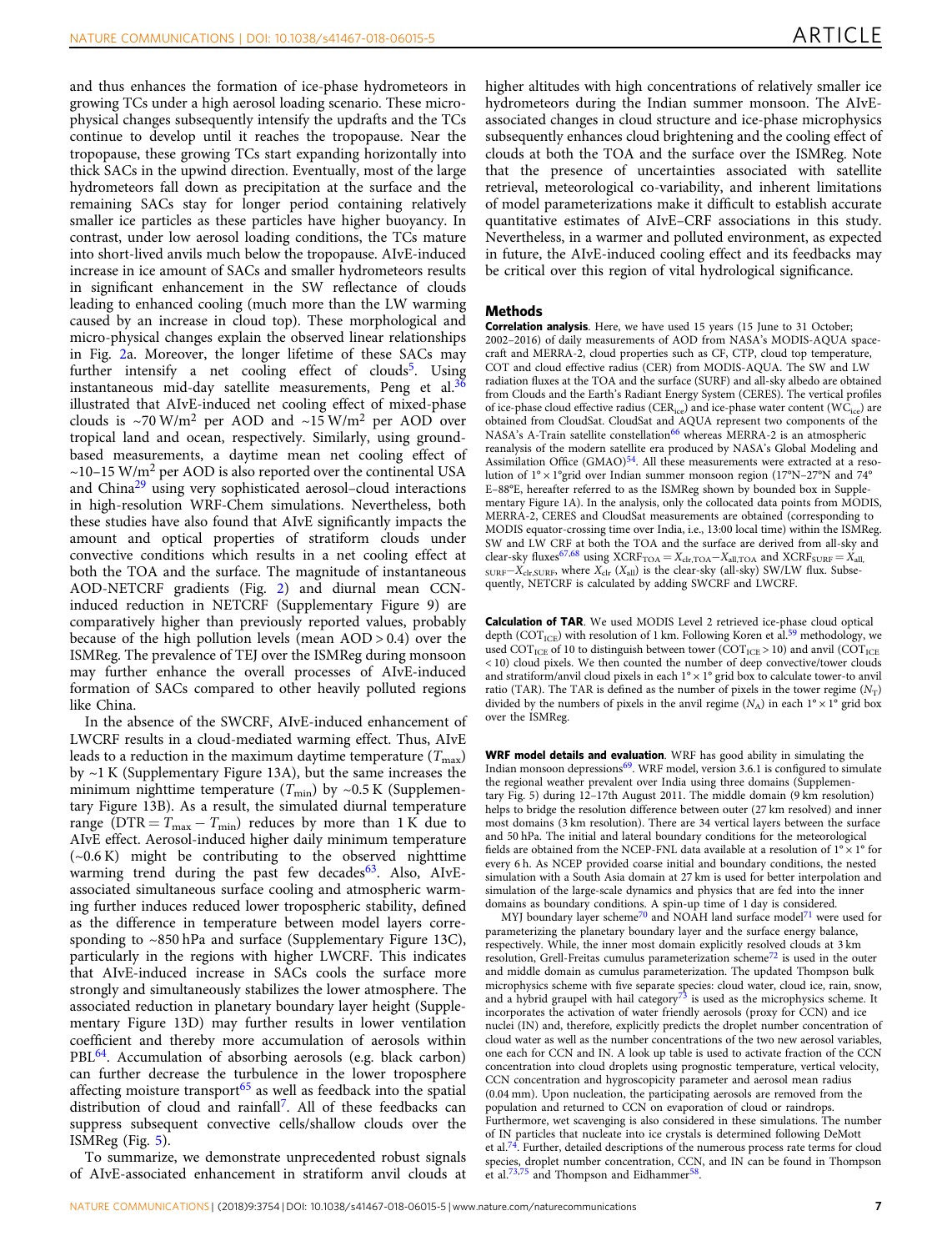<span id="page-7-0"></span>Horizontal and vertical advection of winds, temperature, water vapor, cloud particles, trace gases, IN and CCN number concentrations are mixed consistently with heat, moisture, and momentum fluxes by the dynamical core of the model using a positive definite, monotonic scheme<sup>[76](#page-8-0)</sup>. Further details about the global climatology of these aerosol species and the CCN input data are given in Thompson and Eidhammer<sup>[58](#page-8-0)</sup>. Recent surface and aircraft measurements have reported high CCN concentration (2000–6000 #/cm<sup>3</sup> ) within boundary layer during monsoon season over the IGP<sup>43[,77](#page-8-0)–[79](#page-8-0)</sup>. The simulated CCN values were >2500  $\frac{u}{f}$ /cm<sup>3</sup> over entire IGP during 12–17th August 2011 prevalent at 850 hPa altitude over Domain 3. In addition, most of the CCN burden is concentrated within boundary layer (figure is not shown). Thus, this methodology of prescribing CCN emission fluxes is able to mimic reasonably well the spatial and vertical distribution of CCN over North India during the period of study. The simulated CCN concentration is used to predict cloud water droplet concentration spectrum in the micro-physical module. Further, the interactions between clouds and radiation are implemented by linking the predicted cloud water and a constant effective radius from the microphysics scheme with the RRTMG radiation scheme<sup>[80](#page-8-0)</sup>.

Code availability. Weather Research Forecasting model source codes are available publicly from the website [http://www2.mmm.ucar.edu/wrf/users/download/](http://www2.mmm.ucar.edu/wrf/users/download/get_source.html) [get\\_source.html](http://www2.mmm.ucar.edu/wrf/users/download/get_source.html) and aerosol-sensitive cloud-resolving model simulations data will be made available upon request.

### Data availability

Satellite (MODIS and CERES) and reanalysis model (MERRA-2 and GDAS) datasets used in this study are available publicly from their respective online data archives (refer to Supplementary Table 1 in the Supplementary Information).

Received: 20 November 2017 Accepted: 1 August 2018 Published online: 14 September 2018

#### References

- 1. Albrecht, B. A. Aerosols, cloud microphysics, and fractional cloudiness. *Science* 245, 1227–1230 (1989).
- 2. Twomey, S. The influence of pollution on the shortwave albedo of clouds. *J. Atmos. Sci.* 34, 1149–1152 (1977).
- 3. Ramaswamy V. et al. in *Climate Change 2001: The Scienti*fi*c Basis* 349–416 (eds Houghton, J. T. et al.) Ch. 6, 349–416 (Cambridge University Press, New York; Pacific Northwest National Laboratory (PNNL), Richland, WA, 2001).
- 4. Boucher, O. et al. in *Climate Change 2013: The Physical Science Basis*. Contribution of Working Group I to the Fifth Assessment Report of the Intergovernmental Panel on Climate Change (eds Stocker, T.F. et al.) Ch. 7, 571–658 (Cambridge University Press, 2013).
- 5. Stevens, B. & Feingold, G. Untangling aerosol effects on clouds and precipitation in a buffered system. *Nature* 461, 607–613 (2009).
- 6. Tao, W.-K., Chen, J.-P., Li, Z., Wang, C. & Zhang, C. Impact of aerosols on convective clouds and precipitation. *Rev. Geophys*. 50, RG2001 (2012).
- 7. Fan, J., Wang, Y., Rosenfeld, D. & Liu, X. Review of aerosol–cloud interactions: mechanisms, significance, and challenges. *J. Atmos. Sci.* 73, 4221–4252 (2016).
- 8. Lohmann, U. & Feichter, J. Global indirect aerosol effects: a review. *Atmos. Chem. Phys.* 5, 715–737 (2005).
- 9. Rosenfeld, D. et al. Global observations of aerosol-cloud-precipitation-climate interactions. *Rev. Geophys.* 52, 750–808 (2014).
- 10. Gryspeerdt, E. & Stier, P. Regime-based analysis of aerosol-cloud interactions. *Geophys. Res. Lett.* 39, L21802 (2012).
- 11. Gryspeerdt, E., Stier, P. & Partridge, D. G. Satellite observations of cloud regime development: the role of aerosol processes. *Atmos. Chem. Phys.* 14, 1141–1158 (2014).
- 12. Twomey, S., Piepgrass, M. & Wolfe, T. L. An assessment of the impact of pollution on global cloud albedo. *Tellus B* 36B, 356–366 (1984).
- 13. Rosenfeld, D. Suppression of rain and snow by urban and industrial air pollution. *Science* 287, 1793–1796 (2000).
- 14. Heiblum, R. H. et al. Characterization of cumulus cloud fields using trajectories in the center of gravity versus water mass phase space: 2. Aerosol effects on warm convective clouds. *J. Geophys. Res. Atmos.* 121, 6356–6373 (2016).
- 15. Williams, E. et al. Contrasting convective regimes over the Amazon: implications for cloud electrification. *J. Geophys. Res. Atmos*. 107, 8082 (2002).
- 16. Andreae, M. O. et al. Smoking rain clouds over the Amazon. *Science* 303, 1337–1342 (2004).
- 17. Koren, I., Kaufman, Y. J., Rosenfeld, D., Remer, L. A. & Rudich, Y. Aerosol invigoration and restructuring of Atlantic convective clouds. *Geophys. Res. Lett.* 32, L14828 (2005).
- 18. Koren, I., Dagan, G. & Altaratz, O. From aerosol-limited to invigoration of warm convective clouds. *Science* 344, 1143–1146 (2014).
- 19. Sarangi, C., Tripathi, S. N., Kanawade, V. P., Koren, I. & Pai, D. S. Investigation of the aerosol–cloud–rainfall association over the Indian summer monsoon region. *Atmos. Chem. Phys.* 17, 5185–5204 (2017).
- Storer, R. L., van den Heever, S. C. & L'Ecuyer, T. S. Observations of aerosolinduced convective invigoration in the tropical east Atlantic. *J. Geophys. Res. Atmos.* 119, 3963–3975 (2014).
- 21. Li, Z. et al. East Asian Studies of Tropospheric Aerosols and their Impact on Regional Climate (EAST-AIRC): an overview. *J. Geophys. Res. Atmos.* 116, D00K34 (2011).
- 22. Koren, I. et al. Aerosol-induced intensification of rain from the tropics to the mid-latitudes. *Nat. Geosci.* 5, 118–122 (2012).
- 23. Rosenfeld, D. et al. Flood or drought: how do aerosols affect precipitation? *Science* 321, 1309–1313 (2008).
- 24. Fan, J. et al. Dominant role by vertical wind shear in regulating aerosol effects on deep convective clouds. *J. Geophys. Res. Atmos.* 114, D22206 (2009).
- 25. Khain, A., Cohen, N., Lynn, B. & Pokrovsky, A. Possible aerosol effects on lightning activity and structure of hurricanes. *J. Atmos. Sci.* 65, 3652–3677 (2008).
- 26. Khain, A., Rosenfeld, D. & Pokrovsky, A. Aerosol impact on the dynamics and microphysics of deep convective clouds. *Q. J. R. Meteorol. Soc.* 131, 2639–2663 (2005).
- 27. Wang, C. A modeling study of the response of tropical deep convection to the increase of cloud condensation nuclei concentration: 1. Dynamics and microphysics. *J. Geophys. Res. Atmos.* 110, D21211 (2005).
- 28. Seifert, A. & Beheng, K. D. A two-moment cloud microphysics parameterization for mixed-phase clouds. Part 1: Model description. *Meteorol. Atmos. Phys.* 92, 45–66 (2006).
- 29. Fan, J. et al. Aerosol impacts on clouds and precipitation in eastern China: results from bin and bulk microphysics. *J. Geophys. Res. Atmos*. 117, D00K36 (2012).
- 30. Fan, J. et al. Microphysical effects determine macrophysical response for aerosol impacts on deep convective clouds. *Proc. Natl Acad. Sci. USA* 110, 4581–4590 (2013).
- 31. Fan, J., Zhang, R., Li, G. & Tao, W.-K. Effects of aerosols and relative humidity on cumulus clouds. *J. Geophys. Res. Atmos.* 112, D14204 (2007).
- 32. Heever, S. C., Stephens, G. L. & Wood, N. B. Aerosol indirect effects on tropical convection characteristics under conditions of radiative–convective equilibrium. *J. Geophys. Res. Atmos.* 68, 699–718 (2011).
- 33. Tao, W.-K. et al. Role of atmospheric aerosol concentration on deep convective precipitation: cloud-resolving model simulations. *J. Geophys. Res. Atmos.* 112, D24S18 (2007).
- 34. Koren, I., Feingold, G. & Remer, L. The invigoration of deep convective clouds over the Atlantic: aerosol effect, meteorology or retrieval artifact? *Atmos. Chem. Phys.* 10, 8855–8872 (2010).
- 35. Yan, H., Li, Z., Huang, J., Cribb, M. & Liu, J. Long-term aerosol-mediated changes in cloud radiative forcing of deep clouds at the top and bottom of the atmosphere over the Southern Great Plains. *Atmos. Chem. Phys.* 14, 7113–7124 (2014).
- 36. Peng, J., Li, Z., Zhang, H., Liu, J. & Cribb, M. Systematic changes in cloud radiative forcing with aerosol loading for deep clouds in the tropics. *J. Atmos. Sci.* 73, 231–249 (2016).
- 37. Patil, N. et al. Contrasting influences of aerosols on cloud properties during deficient and abundant monsoon years. *Sci. Rep.* 7, 44996 (2017).
- 38. Hazra, A., Goswami, B. N. & Chen, J.-P. Role of interactions between aerosol radiative effect, dynamics, and cloud microphysics on transitions of monsoon intraseasonal oscillations. *J. Atmos. Sci.* 70, 2073–2087 (2013).
- 39. Sengupta, K., Dey, S. & Sarkar, M. Structural evolution of monsoon clouds in the Indian CTCZ. *Geophys. Res. Lett.* 40, 5295–5299 (2013).
- 40. Pandithurai, G. et al. Aerosol effect on droplet spectral dispersion in warm continental cumuli. *J. Geophys. Res. Atmos.* 117, D16202 (2012).
- 41. Khain, A., Prabha, T. V., Benmoshe, N., Pandithurai, G. & Ovchinnikov, M. The mechanism of first raindrops formation in deep convective clouds. *J. Geophys. Res. Atmos.* 118, 9123–9140 (2013).
- 42. Hazra, A., Chaudhari, H. S., Saha, S. K. & Pokhrel, S. Effect of cloud microphysics on Indian summer monsoon precipitating clouds: a coupled climate modeling study. *J. Geophys. Res. Atmos.* 122, 3786–3805 (2017).
- 43. Sarangi, C., Tripathi, S. N., Tripathi, S. & Barth, M. C. Aerosol-cloud associations over Gangetic Basin during a typical monsoon depression event using WRF-Chem simulation. *J. Geophys. Res. Atmos.* 120, 10,974–10,995 (2015).
- 44. Li, Z. et al. Aerosol and monsoon climate interactions over Asia. *Rev. Geophys.* 54, 866–929 (2016).
- 45. Gadgil, S. The Indian monsoon and its variability. *Annu. Rev. Earth Planet. Sci.* 31, 429–467 (2003).
- 46. Rijsberman, F. R. Water scarcity: fact or fiction? *Agric. Water Manag.* 80, 5–22  $(2006)$
- 47. Bhat, G. S. & Kumar, S. Vertical structure of cumulonimbus towers and intense convective clouds over the South Asian region during the summer monsoon season. *J. Geophys. Res. Atmos.* 120, 1710–1722 (2015).